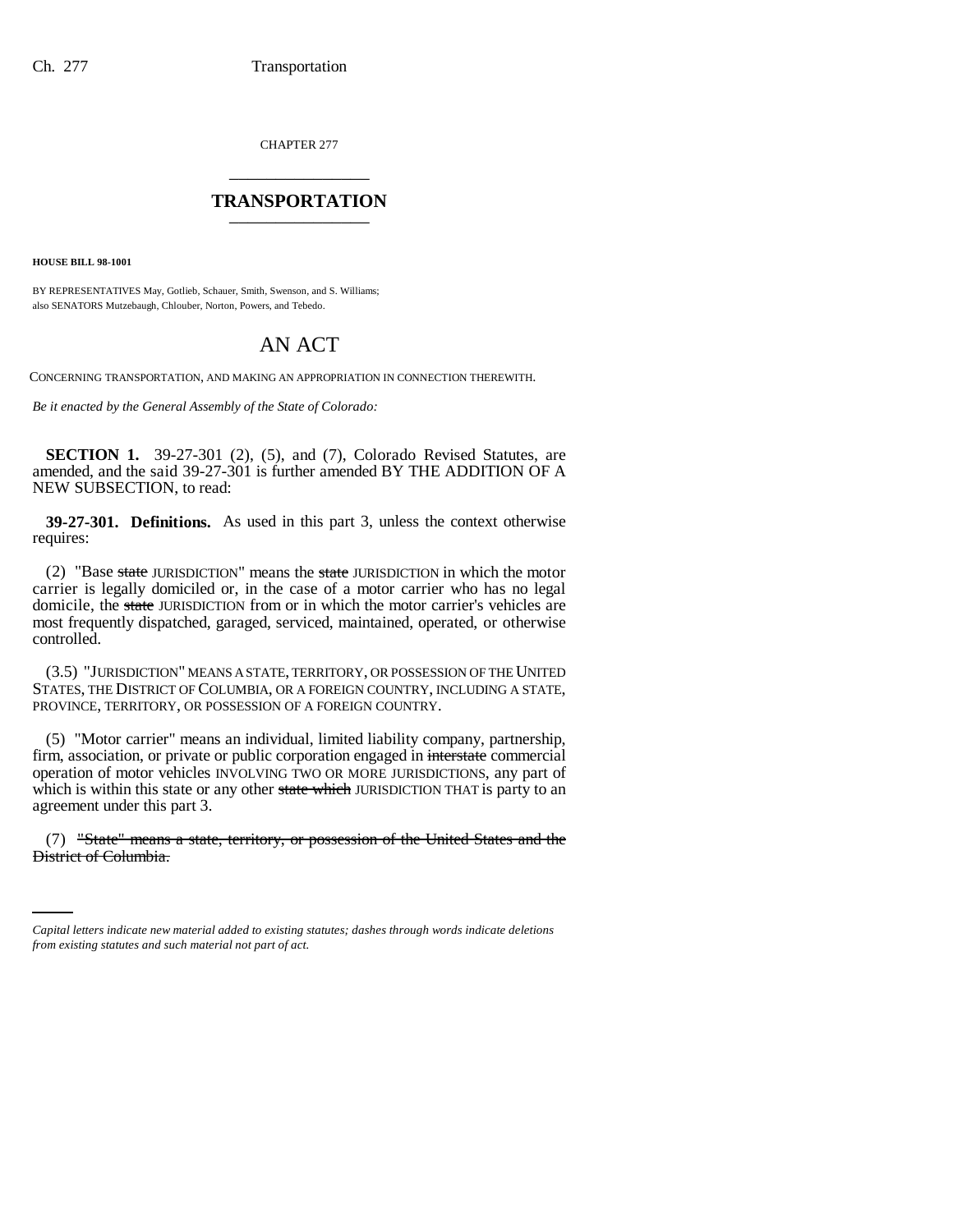Transportation Ch. 277

**SECTION 2.** 39-27-302, Colorado Revised Statutes, is amended to read:

**39-27-302. Agreements between jurisdictions.** The department may enter into a motor fuel tax cooperative agreement with another state JURISDICTION or states which provides JURISDICTIONS THAT PROVIDE for the administration, collection, and enforcement of each state's JURISDICTION'S motor fuel taxes on motor fuel used by motor carriers. The agreement shall not contain any provision which THAT exempts any motor vehicle, owner, or operator from complying with the laws, rules, and regulations pertaining to motor vehicle licensing, size, weight, load, or operation upon the public highways of this state.

**SECTION 3.** 39-27-304 (1) (b) and (1) (g), Colorado Revised Statutes, are amended to read:

**39-27-304. Provisions of agreements.** (1) An agreement entered into under this part 3 may provide for:

(b) Establishing methods for base state JURISDICTION fuel tax licensing, license revocation, and tax collection from motor carriers on behalf of the states which JURISDICTIONS THAT are parties to the agreement;

(g) Establishing procedures for the forwarding of fuel taxes, penalties, and interest collected on behalf of another state JURISDICTION to such state JURISDICTION;

**SECTION 4.** 39-27-306 (1), Colorado Revised Statutes, is amended to read:

**39-27-306. Tax collection.** (1) The agreement may require the department to perform audits of licensees or persons required to be licensed and who are based in this state to determine whether motor fuel taxes to be collected under the agreement have been reported properly and paid to each state which JURISDICTION THAT is a party to the agreement. The agreement may authorize other states JURISDICTIONS to perform audits on licensees or persons required to be licensed and who are based in such other states JURISDICTIONS on behalf of the state of Colorado and forward the audit findings to the department. Such findings may be served upon the licensee or such other person in the same manner as audits performed by the department.

**SECTION 5.** 39-27-309, Colorado Revised Statutes, is amended to read:

**39-27-309. Exchange of information.** The agreement may require each state JURISDICTION to forward to other states JURISDICTIONS that are a party to the agreement any information available which relates RELATING to the acquisition, sales, use, or movement of motor fuels by any licensee or person required to be licensed. The department may further disclose to other states JURISDICTIONS that are a party to the agreement information which relates RELATING to the persons, offices, motor vehicles, and other real and personal property of persons licensed or required to be licensed under the agreement.

**SECTION 6.** 39-27-310 (1), Colorado Revised Statutes, is amended to read:

**39-27-310. Construction of this part 3 - rules and regulations.** (1) This part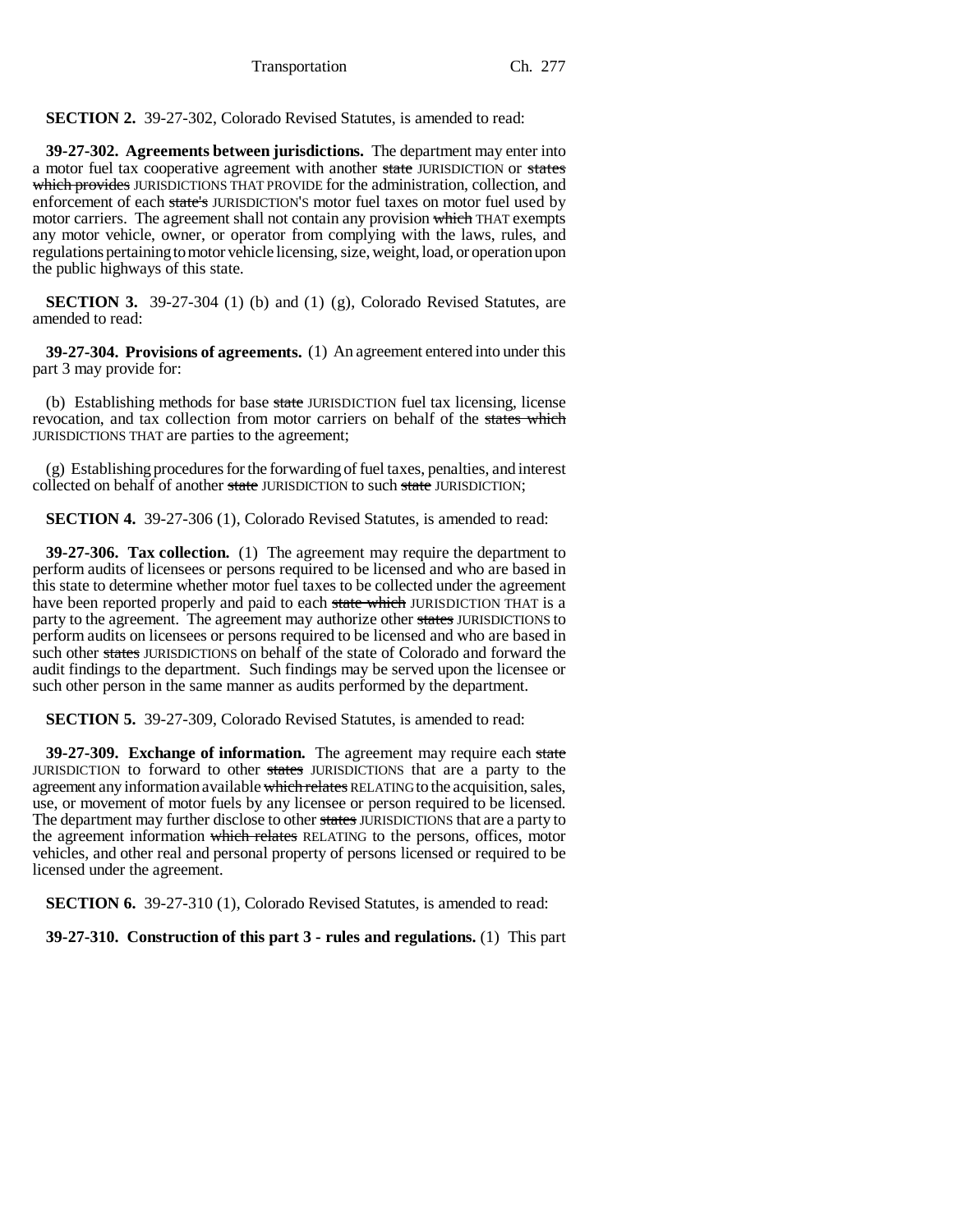### Ch. 277 Transportation

3 shall be applied and construed to effectuate its general purpose to make uniform the law with respect to the subject of this part 3 among states JURISDICTIONS enacting it for the purpose of participating in a multistate MULTIJURISDICTIONAL motor fuel tax agreement.

**SECTION 7.** 42-4-505 (2) (b), Colorado Revised Statutes, is amended to read:

**42-4-505. Longer vehicle combinations.** (2) The permits shall allow operation, over designated highways, of the following vehicle combinations of not more than three cargo units and neither fewer than six axles nor more than nine axles:

(b) An unladen truck tractor, a semitrailer, and a single trailer. A semitrailer used with a converter dolly shall be considered a trailer. Semitrailers and trailers shall be of approximately equal lengths not to exceed forty-eight feet in length. NOTWITHSTANDING ANY OTHER RESTRICTION SET FORTH IN THIS SECTION, SUCH COMBINATION MAY HAVE UP TO ELEVEN AXLES WHEN USED TO TRANSPORT EMPTY TRAILERS.

**SECTION 8.** 42-8-105 (1), (2), (3), and (4), Colorado Revised Statutes, are amended to read:

**42-8-105. Clearance of motor vehicles at port of entry weigh stations.** (1) Every owner or operator of a motor vehicle that is subject to payment of registration fees under the provisions of section 42-3-134 (13) (b) and every owner or operator of a motor vehicle or combination of vehicles having a manufacturer's gross vehicle weight rating or gross combination weight rating of twenty-six thousand one pounds or more shall secure a valid clearance from an office of the department of revenue, from an officer of the Colorado state patrol, or from a port of entry weigh station before operating such vehicle or combination of vehicles or causing such vehicle or combination of vehicles to be operated on the public highways of this state, but an owner or operator shall be deemed to have complied with the provisions of this subsection (1) if the owner or operator secures a VALID clearance from the first port of entry weigh station located within five road miles of the route which THAT the owner or operator would normally follow from the point of departure to the point of destination. An owner or operator shall not be required to seek out a port of entry weigh station not located on the route such owner or operator is following if the owner or operator secures a special revocable permit from the department of revenue in accordance with the provisions of subsection (4) of this section. A vehicle of a seating capacity of fourteen or more passengers registered under the provisions of section  $42-3-134$  (4) (c) (I) or (21) (a) shall not be required to secure a VALID clearance certificate pursuant to this section.

(2) It is unlawful for any owner or operator of a motor vehicle subject to the provisions of section 42-3-134 SUBSECTION (1) OF THIS SECTION to permit the travel of such motor vehicle on the public highways of this state without first having secured a valid clearance certificate as provided in SAID subsection  $(1)$ , of this section, and every such owner or operator shall be required to seek out a port of entry weigh station for the purpose of securing such valid clearance, certificate, whether or not such port of entry weigh station is located on the route which THAT the owner or operator is following, unless a valid clearance certificate or a special permit in accordance with subsection (4) of this section has previously been secured.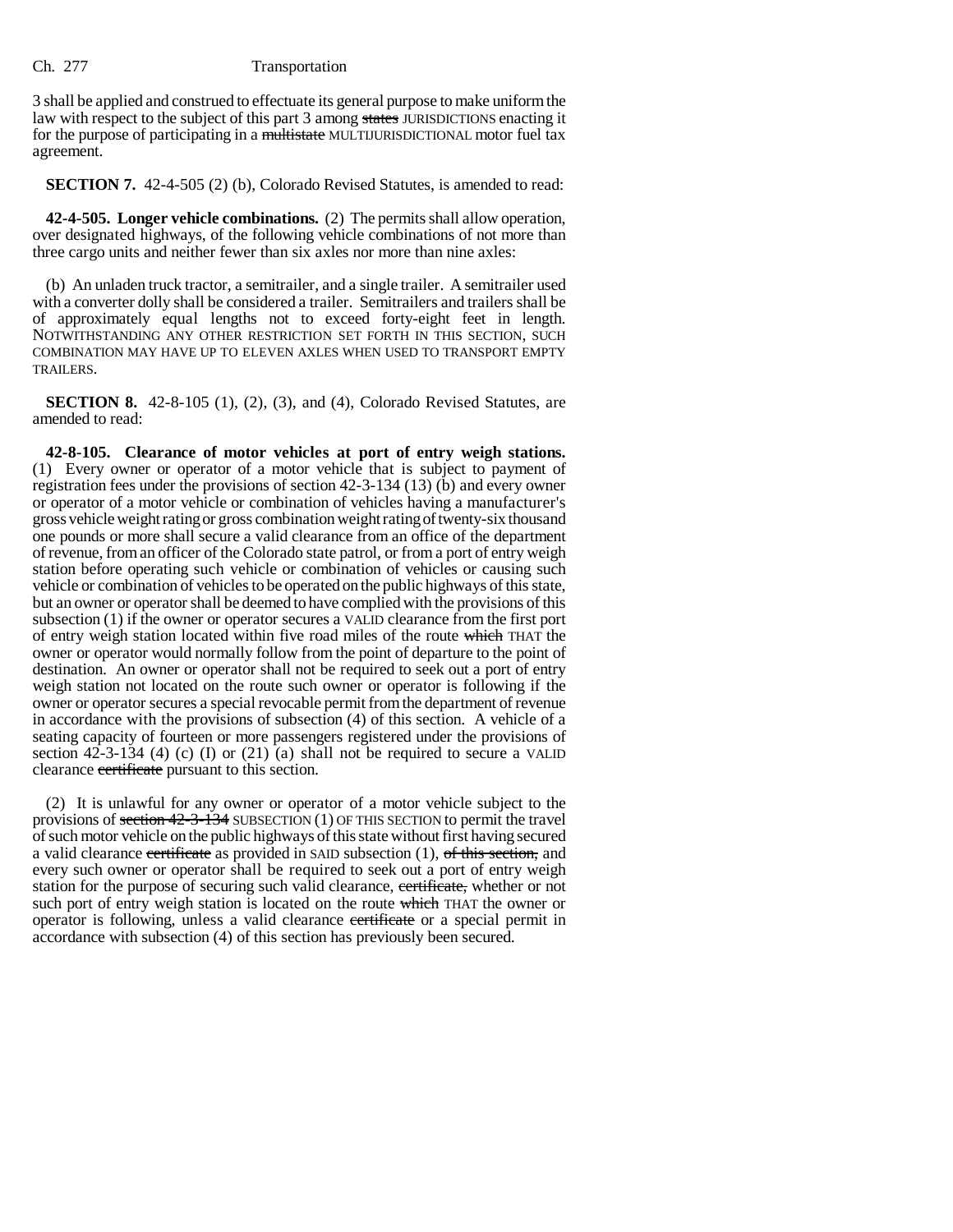Transportation Ch. 277

(3) Every owner or operator of a motor vehicle which is subject to the provisions of section 42-3-134 SUBSECTION (1) OF THIS SECTION shall stop SECURE A VALID CLEARANCE at each port of entry weigh station located on the route which THAT the owner or operator would normally follow from the point of departure to the point of destination for verification of its previously secured clearance. certificate.

(4) The department of revenue may issue a special revocable permit to the owner or operator of any vehicle being operated over a regularly scheduled route waiving the requirement that the owner or operator seek out and stop SECURE A VALID CLEARANCE at a port of entry weigh station not located directly on the route being followed. In order for the permit to be effective, the vehicle must be operating over a regularly scheduled route which THAT has previously been cleared with the department of revenue.

**SECTION 9.** 42-8-106, Colorado Revised Statutes, is amended to read:

**42-8-106. Issuance of clearance receipts.** All owners and operators of motor vehicles subject to the payment of fees, licenses, or taxes imposed by the laws of this state, including foreign vehicles, which THAT have not been properly certificated or permitted by the public utilities commission or which THAT have not been approved by the department of revenue for monthly or periodic payment of such fees, licenses, or taxes shall be issued a clearance certificate RECEIPT at a port of entry weigh station only after such fees, licenses, or taxes which THAT may be due are paid or compliance is had with regulatory acts. A clearance certificate RECEIPT issued under this section shall specify the date upon which issued origin of trip, destination, routes to be traveled within the state, and amounts of fees, licenses, or taxes to be paid. Such ertificate RECEIPT shall be valid only for the routes DATES and trips specified thereon and for the length of time specified thereon. The executive director of the department of revenue, through the port of entry weigh stations, may also issue permits for oversize and overweight commercial hauls pursuant to rules and regulations governing such hauls established by the department of transportation. Failure to secure such clearance certificate RECEIPT shall subject the owner or operator to a penalty of double the amount of any tax, license, or fee due which THAT shall be in addition to and distinct from the penalty provided for in section 42-8-109.

**SECTION 10.** 43-1-105, Colorado Revised Statutes, is amended BY THE ADDITION OF A NEW SUBSECTION to read:

**43-1-105. Powers and duties of the executive director.** (4) THE EXECUTIVE DIRECTOR SHALL HAVE THE POWER TO SOLICIT BIDS USING ELECTRONIC ON-LINE ACCESS, INCLUDING THE INTERNET, FOR PURPOSES OF ACQUIRING CONSTRUCTION CONTRACTS FOR PUBLIC PROJECTS AS PROVIDED IN SECTION 24-92-103, C.R.S.

**SECTION 11.** 24-92-103 (3), Colorado Revised Statutes, is amended to read:

**24-92-103. Construction of public projects - competitive sealed bidding.** (3) Adequate public notice of the invitation for bids shall be given at least fourteen days prior to the date set forth therein for the opening of bids, pursuant to rules. Such notice may include publication BY ELECTRONIC ON-LINE ACCESS PURSUANT TO SECTION 24-92-104.5 OR in a newspaper of general circulation at least fourteen days prior to bid opening.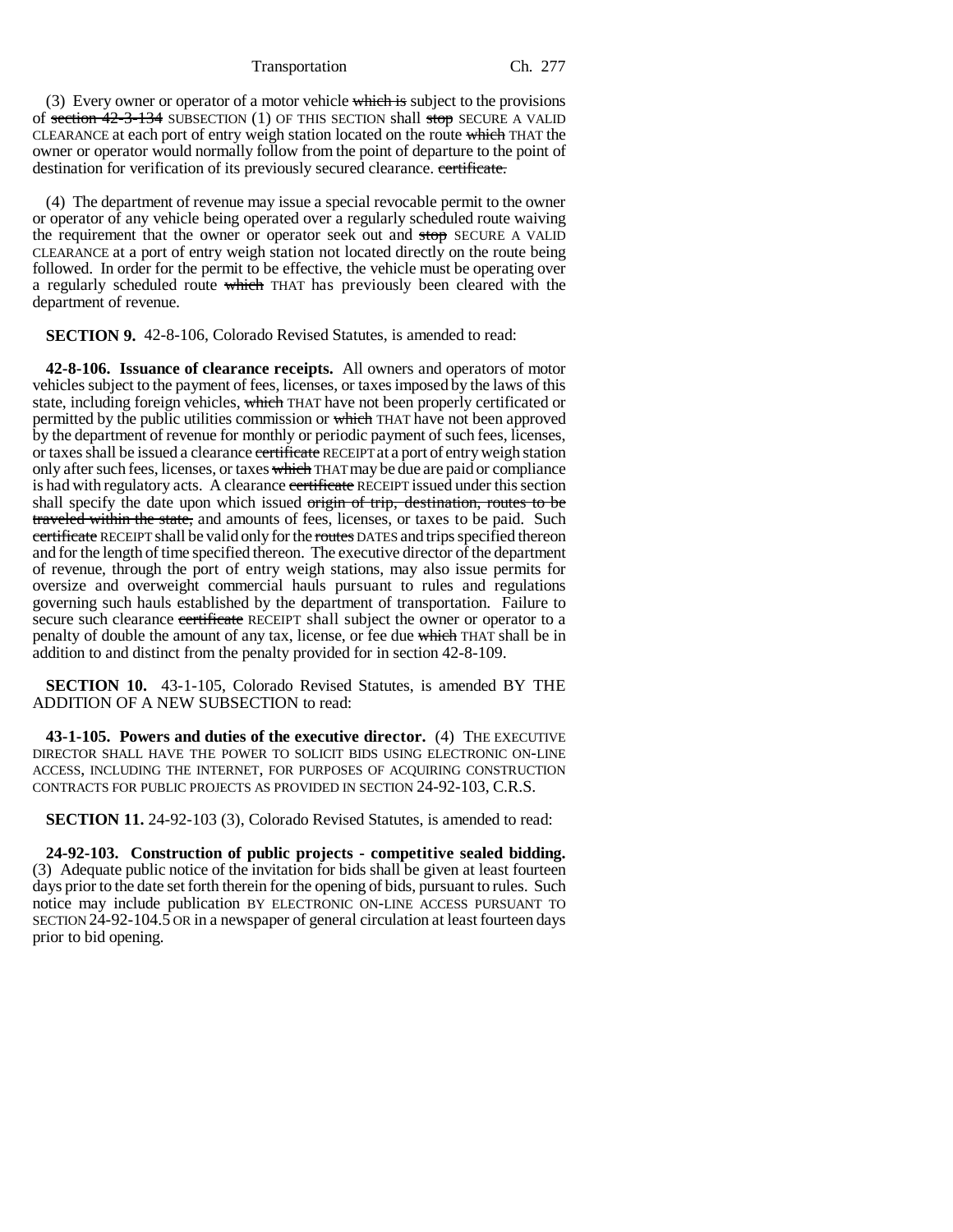**SECTION 12.** Article 92 of title 24, Colorado Revised Statutes, is amended BY THE ADDITION OF A NEW SECTION to read:

**24-92-104.5. Solicitation of bids by electronic on-line access - department of transportation.** THE EXECUTIVE DIRECTOR OF THE DEPARTMENT OF TRANSPORTATION MAY INVITE BIDS USING ELECTRONIC ON-LINE ACCESS, INCLUDING THE INTERNET, FOR PURPOSES OF ACQUIRING CONSTRUCTION CONTRACTS FOR PUBLIC PROJECTS ON BEHALF OF THE DEPARTMENT OF TRANSPORTATION.

**SECTION 13.** 43-1-210 (2), Colorado Revised Statutes, is amended to read:

**43-1-210. Acquisition and disposition of property.** (2) The department of transportation may acquire by purchase, exchange, or condemnation excess right-of-way whenever in the opinion of the chief engineer public interest, safety, or convenience will be served by acquiring such excess. In connection with the construction, maintenance, and supervision of the public highways of this state, the department of transportation may also acquire by purchase, exchange, or condemnation strips or parcels of land, or interests therein, adjacent to federal-aid highways necessary for the restoration, preservation, and enhancement of scenic beauty and for the development of rest, recreation, and sanitary areas; but no state funds shall be expended to acquire said strips or parcels of land, or interests therein, necessary for the restoration, preservation, and enhancement of scenic beauty and for the development of rest, recreation, and sanitary areas unless the acquisition and development of land for such purposes is approved by the secretary of commerce TRANSPORTATION to make the state eligible for reimbursement from federal funds.

**SECTION 14.** The introductory portion to 43-3-212.5 (1), Colorado Revised Statutes, is amended to read:

**43-3-212.5. Disposition of tolls - when bonds issued.** (1) If any bonds are issued pursuant to this part 2, any fees, fares, and tolls to be charged for the use of any turnpike shall be fixed and adjusted so that the fees, fares, and tolls collected, along with other revenues, if any, are at least sufficient to pay for, AS APPLICABLE:

**SECTION 15.** 43-3-212.6 (1), Colorado Revised Statutes, is amended to read:

**43-3-212.6. Disposition of tolls - when bonds not issued.** (1) If bonds are not issued pursuant to this part 2, any fees, fares, and tolls to be charged for the use of any turnpike shall be fixed and adjusted so that the fees, fares, and tolls collected, along with other revenues, if any, are at least sufficient to ensure, AS APPLICABLE:

(a) Reimbursement or payment to the department of transportation for all costs relating to or resulting from the turnpike project, including, but not limited to, costs for the design, finance, construction, operation, maintenance, improvement, and reconstruction of the turnpike, and for all works, facilities, and means necessary or convenient to the full exercise of the powers granted to the department of transportation under this part 2;

(b) THE REASONABLE RETURN ON INVESTMENT OF ANY PRIVATE ENTITY FINANCING THE TURNPIKE PROJECT BY MEANS OF A PUBLIC-PRIVATE INITIATIVE PURSUANT TO SECTION 43-3-202.5 AND PART 12 OF ARTICLE 1 OF THIS TITLE.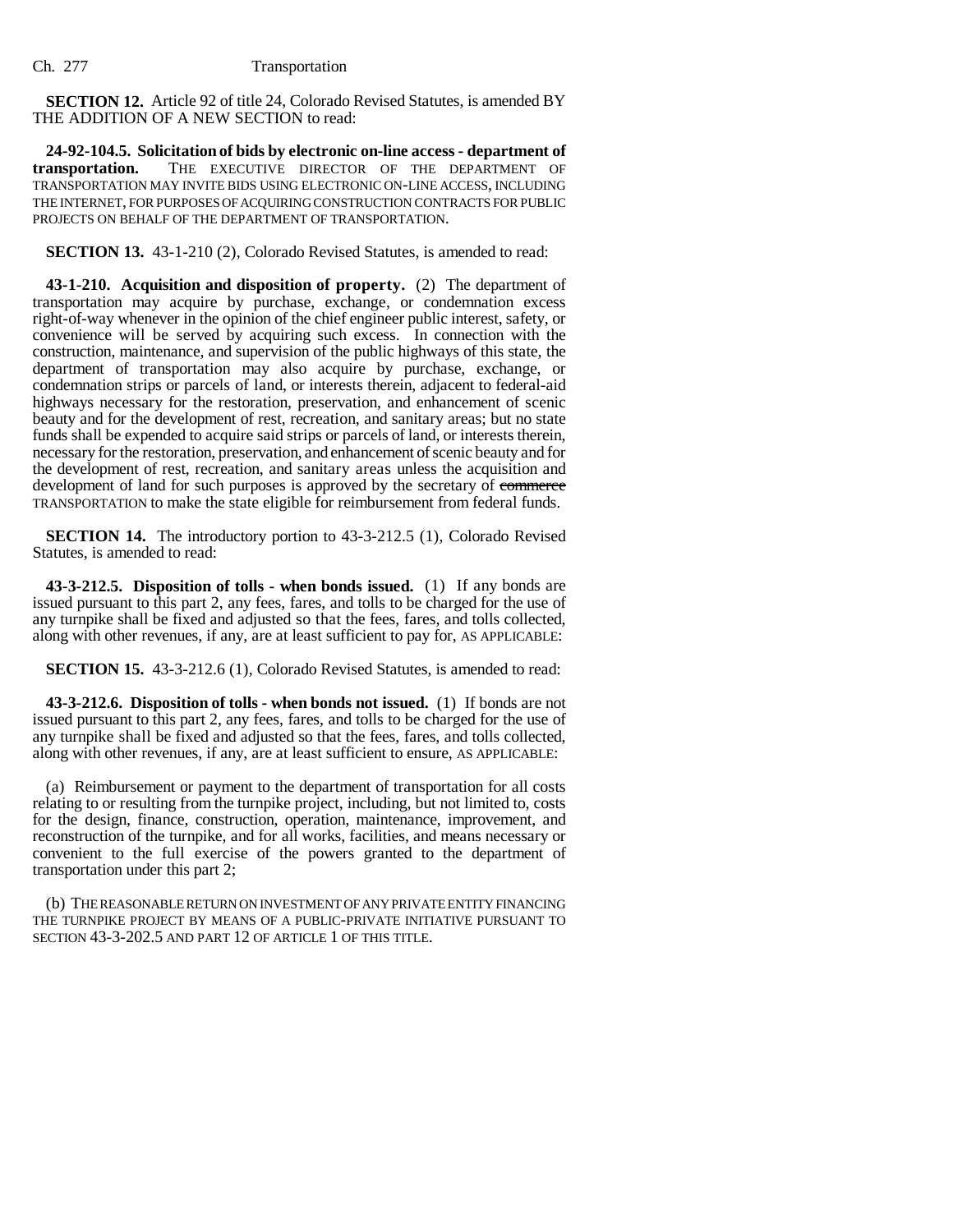**SECTION 16.** 43-2-120 (1), Colorado Revised Statutes, is amended to read:

**43-2-120. Annual county reports.** (1) On or before the first day of May THIRTIETH DAY OF JUNE of each year, the board of county commissioners of each county shall cause to be made and filed with the highway operations and maintenance division a complete report of the expenditures of all moneys applied to county road systems during the calendar year ending on the thirty-first day of December next preceding. The highway operations and maintenance division shall prescribe the form and contents of such report.

**SECTION 17.** 43-2-132 (1), Colorado Revised Statutes, is amended to read:

**43-2-132. Annual municipal reports.** (1) On or before the first day of May THIRTIETH DAY OF JUNE of each year, every city, city and county, and incorporated town shall cause to be made and filed with the highway operations and maintenance division a complete report of the expenditures of all moneys applied to city street systems during the calendar year ending on the thirty-first day of December next preceding. The highway operations and maintenance division shall prescribe the form and contents of such report.

**SECTION 18.** 43-1-105 (1), Colorado Revised Statutes, is amended BY THE ADDITION OF A NEW PARAGRAPH to read:

**43-1-105. Powers and duties of the executive director.** (1) The executive director shall:

(e) MAINTAIN AND ADMINISTER THE TRANSPORTATION INFRASTRUCTURE REVOLVING FUND PURSUANT TO THE PROVISIONS OF SECTION 43-1-113.5.

**SECTION 19.** 43-1-106 (8), Colorado Revised Statutes, is amended BY THE ADDITION OF A NEW PARAGRAPH to read:

**43-1-106. Transportation commission - powers and duties.** (8) In addition to all other powers and duties imposed upon it by law, the commission has the following powers and duties:

(s) TO PROMULGATE RULES OR GUIDELINES FOR THE MAINTENANCE AND ADMINISTRATION OF THE TRANSPORTATION INFRASTRUCTURE REVOLVING FUND IN ACCORDANCE WITH SECTION 43-1-113.5.

**SECTION 20.** Part 1 of article 1 of title 43, Colorado Revised Statutes, is amended BY THE ADDITION OF A NEW SECTION to read:

**43-1-113.5. Creation and administration of transportation infrastructure revolving fund.** (1) THERE IS HEREBY CREATED IN THE STATE TREASURY THE TRANSPORTATION INFRASTRUCTURE REVOLVING FUND, REFERRED TO IN THIS SECTION AS THE "REVOLVING FUND", WHICH SHALL BE MAINTAINED AND ADMINISTERED BY THE EXECUTIVE DIRECTOR.THE REVOLVING FUND SHALL CONSIST OF FEDERAL, STATE, OR PRIVATE GRANTS AND ALL MONEYS THAT MAY BE TRANSFERRED OR APPROPRIATED THERETO BY THE GENERAL ASSEMBLY OR THAT MAY OTHERWISE BE MADE AVAILABLE TO THE FUND PURSUANT TO LAW. ALL INTEREST OR OTHER RETURN ON THE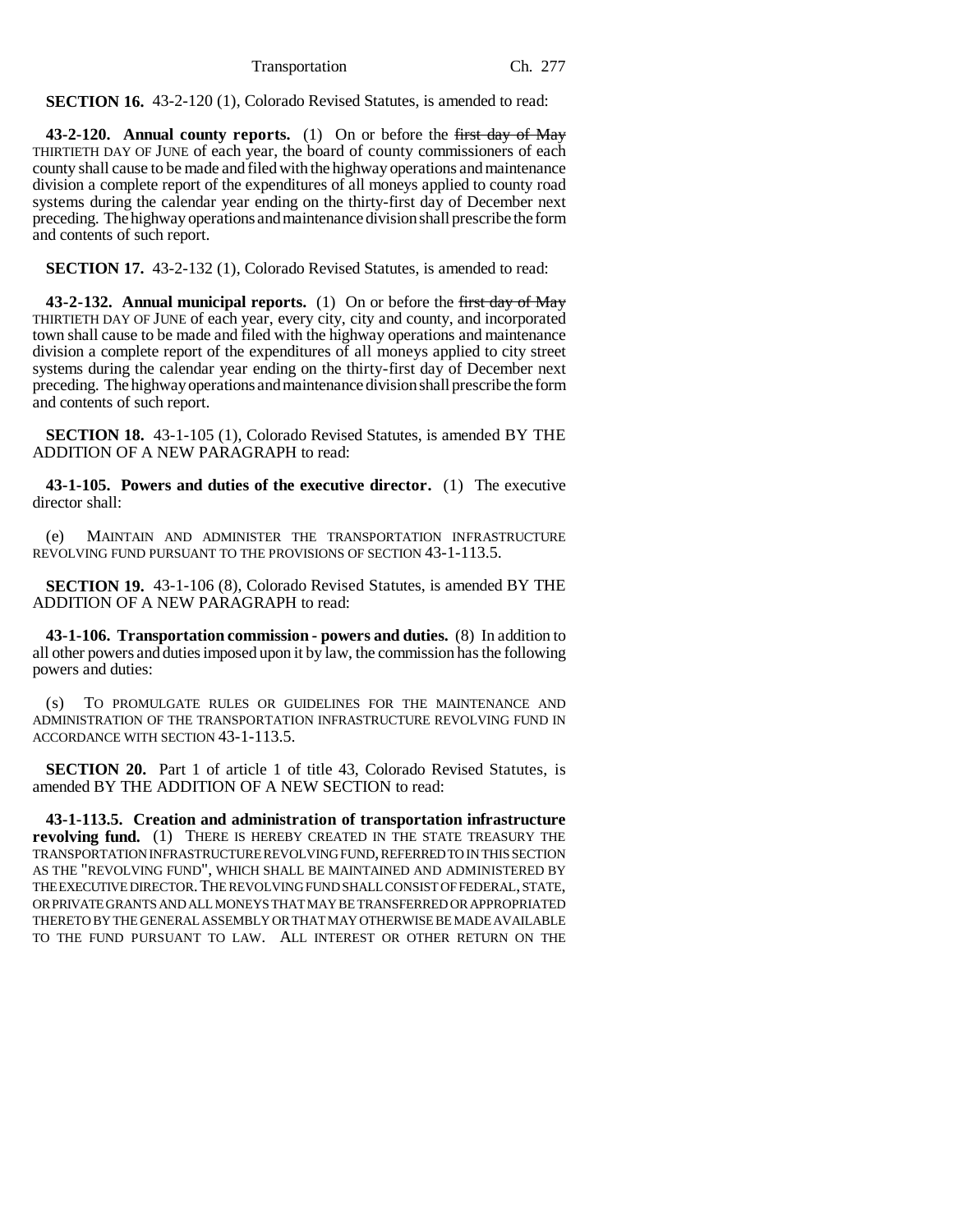### Ch. 277 Transportation

INVESTMENT OF MONEYS IN THE REVOLVING FUND AND ALL PAYMENTS OF PRINCIPAL AND INTEREST CREDITED TO THE REVOLVING FUND AS REPAYMENT OF LOANS AND OTHER FINANCIAL ASSISTANCE PROVIDED FROM THE REVOLVING FUND PURSUANT TO THIS SECTION SHALL BE CREDITED TO THE REVOLVING FUND. THE STATE TREASURER SHALL BE AUTHORIZED TO INVEST MONEYS IN THE REVOLVING FUND IN SUCH MANNER AS ALLOWED BY LAW SO LONG AS SUCH MONEYS ARE NOT NEEDED FOR THE PURPOSE OF THE REVOLVING FUND. MONEYS IN THE REVOLVING FUND ARE CONTINUOUSLY APPROPRIATED TO THE DEPARTMENT FOR THE PURPOSES SET FORTH IN THIS SECTION. ANY MONEYS CREDITED TO THE REVOLVING FUND SHALL REMAIN IN THE REVOLVING FUND AND SHALL NOT REVERT TO THE GENERAL FUND AT THE END OF ANY GIVEN FISCAL YEAR.

(2) THE REVOLVING FUND SHALL INCLUDE A HIGHWAY ACCOUNT, A TRANSIT ACCOUNT, AN AVIATION ACCOUNT, AND A RAIL ACCOUNT. THE GENERAL ASSEMBLY SHALL, BY APPROPRIATION, DETERMINE HOW STATE GENERAL FUND MONEYS IN THE REVOLVING FUND SHALL BE ALLOCATED TO THE HIGHWAY ACCOUNT.

(3) THE COMMISSION SHALL ADOPT RULES IN ACCORDANCE WITH THE "STATE ADMINISTRATIVE PROCEDURE ACT" REGARDING:

(a) THE ELIGIBILITY REQUIREMENTS FOR FINANCIAL ASSISTANCE FROM THE REVOLVING FUND;

(b) THE DISBURSEMENT OF REVOLVING FUND MONEYS;

(c) THE INTEREST RATES TO BE CHARGED ON LOANS MADE FROM THE REVOLVING FUND; AND

(d) THE REPAYMENT OF LOANS MADE FROM THE REVOLVING FUND.

(4) SUBJECT TO THE PROVISIONS OF SECTION 18 OF ARTICLE X OF THE STATE CONSTITUTION, MONEYS IN THE REVOLVING FUND MAY BE USED FOR THE FOLLOWING PURPOSES:

(a) TO PROVIDE ASSISTANCE TO PUBLIC AND PRIVATE ENTITIES FOR THE ACQUISITION, IMPROVEMENT, OR CONSTRUCTION OF HIGHWAYS, MULTIMODAL TRANSPORTATION, AND INTERMODAL TRANSPORTATION FACILITIES IN THE STATE. SUCH ASSISTANCE INCLUDES, BUT IS NOT LIMITED TO, THE MAKING OF LOANS AND OTHER FORMS OF FINANCIAL ASSISTANCE FOR QUALIFIED PROJECTS.

(b) TO PAY THE COSTS INCURRED BY THE STATE TREASURER AND THE DEPARTMENT IN THE PERFORMANCE OF DUTIES PURSUANT TO THIS SECTION; AND

(c) ANY OTHER PURPOSE CONSISTENT WITH THE PROVISIONS OF THIS SECTION.

(5) EXCEPT AS OTHERWISE PROVIDED IN SUBSECTION (6) OF THIS SECTION, "QUALIFIED PROJECT" MEANS:

(a) ANY PUBLIC OR PRIVATE TRANSPORTATION PROJECT AS AUTHORIZED BY THE COMMISSION, INCLUDING, BUT NOT LIMITED TO, PLANNING, ENVIRONMENTAL IMPACT STUDIES, FEASIBILITY STUDIES, ENGINEERING, CONSTRUCTION, RECONSTRUCTION,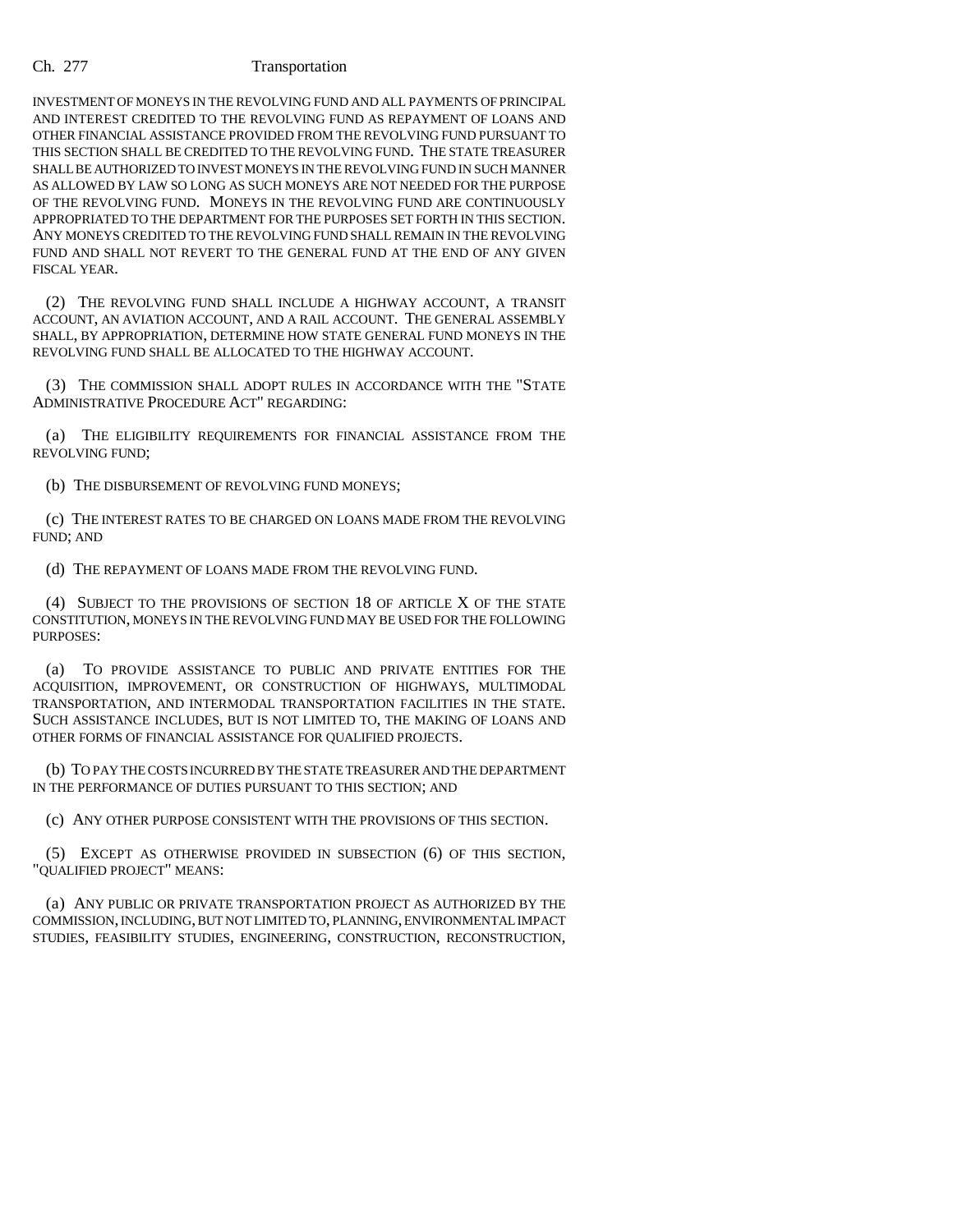RESURFACING, RESTORING, REHABILITATION, OR REPLACEMENT OF A PUBLIC OR PRIVATE TRANSPORTATION FACILITY WITHIN THE STATE;

(b) THE ACQUISITION OF REAL OR PERSONAL PROPERTY, OR INTERESTS THEREIN, FOR A PUBLIC OR PRIVATE TRANSPORTATION FACILITY WITHIN THE STATE;

(c) ANY HIGHWAY, TRANSIT, AVIATION, RAIL, OR OTHER TRANSPORTATION PROJECT WITHIN THE STATE THAT IS ELIGIBLE FOR FINANCING OR FINANCIAL ASSISTANCE UNDER STATE OR FEDERAL LAW;

(d) THE MAINTENANCE, REPAIR, IMPROVEMENT, OR CONSTRUCTION OF ANY PUBLIC OR PRIVATE HIGHWAY, ROAD, STREET, PARKWAY, TRANSIT, AVIATION, OR RAIL PROJECT WITHIN THE STATE; AND

(e) THE ACQUISITION, IMPROVEMENT, OR CONSTRUCTION OF RIGHTS-OF-WAY, BRIDGES, TUNNELS, RAILROAD-HIGHWAY CROSSINGS, DRAINAGE STRUCTURES, SIGNS, GUARDRAILS, OR PROTECTIVE STRUCTURES WITHIN THIS STATE.

(6) THE TERM "QUALIFIED PROJECT" SHALL NOT INCLUDE TRANSPORTATION FACILITIES AND OTHER TRANSPORTATION PROJECTS THAT ARE RESTRICTED TO PRIVATE USE.

(7) IN ADDITION TO REQUIRING INTEREST TO BE PAID ON LOANS MADE FROM THE REVOLVING FUND, THE EXECUTIVE DIRECTOR MAY CHARGE TO AND COLLECT FROM PUBLIC AND PRIVATE ENTITIES RECEIVING ASSISTANCE FROM THE REVOLVING FUND FEES AND CHARGES SUFFICIENT TO REIMBURSE THE DEPARTMENT FOR REASONABLE EXPENSES INCURRED IN PROCESSING AND REVIEWING APPLICATIONS AND IN RECOMMENDING LOANS AND FINANCIAL ASSISTANCE PURSUANT TO THE PROVISIONS OF THIS SECTION.

(8) (a) IF A RECIPIENT OF FINANCIAL ASSISTANCE FROM THE REVOLVING FUND FAILS TO MEET ANY OF THE TERMS OR CONDITIONS OF THE LOAN OR OTHER FORM OF ASSISTANCE, THE DEPARTMENT MAY BRING A RIGHT OF ACTION THROUGH THE STATE ATTORNEY GENERAL PURSUANT TO SECTION 43-1-112 AGAINST SUCH RECIPIENT IN DISTRICT COURT TO SEEK ANY APPLICABLE LEGAL OR EQUITABLE REMEDY, INCLUDING REASONABLE ATTORNEYS FEES.

(b) EXCEPT AS OTHERWISE PROVIDED IN PARAGRAPH (c) OF THIS SUBSECTION (8), IN ADDITION TO THE REMEDIES PROVIDED UNDER PARAGRAPH (a) OF THIS SUBSECTION (8), IF THE RECIPIENT IS A MUNICIPALITY OR COUNTY AND SUCH RECIPIENT DEFAULTS ON THE REPAYMENT OF ANY LOAN MADE FROM THE REVOLVING FUND, THE DEPARTMENT MAY WITHHOLD FUNDS THAT IT WOULD OTHERWISE DISBURSE TO THE RECIPIENT. IN NO EVENT SHALL THE AMOUNT WITHHELD EXCEED THE AMOUNT THAT A RECIPIENT OWES TO THE REVOLVING FUND. FUNDS WITHHELD FROM A DEFAULTING RECIPIENT SHALL BE DEPOSITED IN THE ACCOUNT OF THE REVOLVING FUND FROM WHICH THE RECIPIENT RECEIVED FINANCIAL ASSISTANCE AND CREDITED TOWARDS THE AMOUNT DUE TO SUCH FUND FROM THE RECIPIENT.

(c) FOR PURPOSES OF PARAGRAPH (b) OF THIS SUBSECTION (8), THE DEPARTMENT MAY ONLY WITHHOLD FUNDS IT WOULD OTHERWISE DISBURSE TO A MUNICIPALITY OR COUNTY FROM THE HIGHWAY USERS TAX FUND IF SUCH MUNICIPALITY OR COUNTY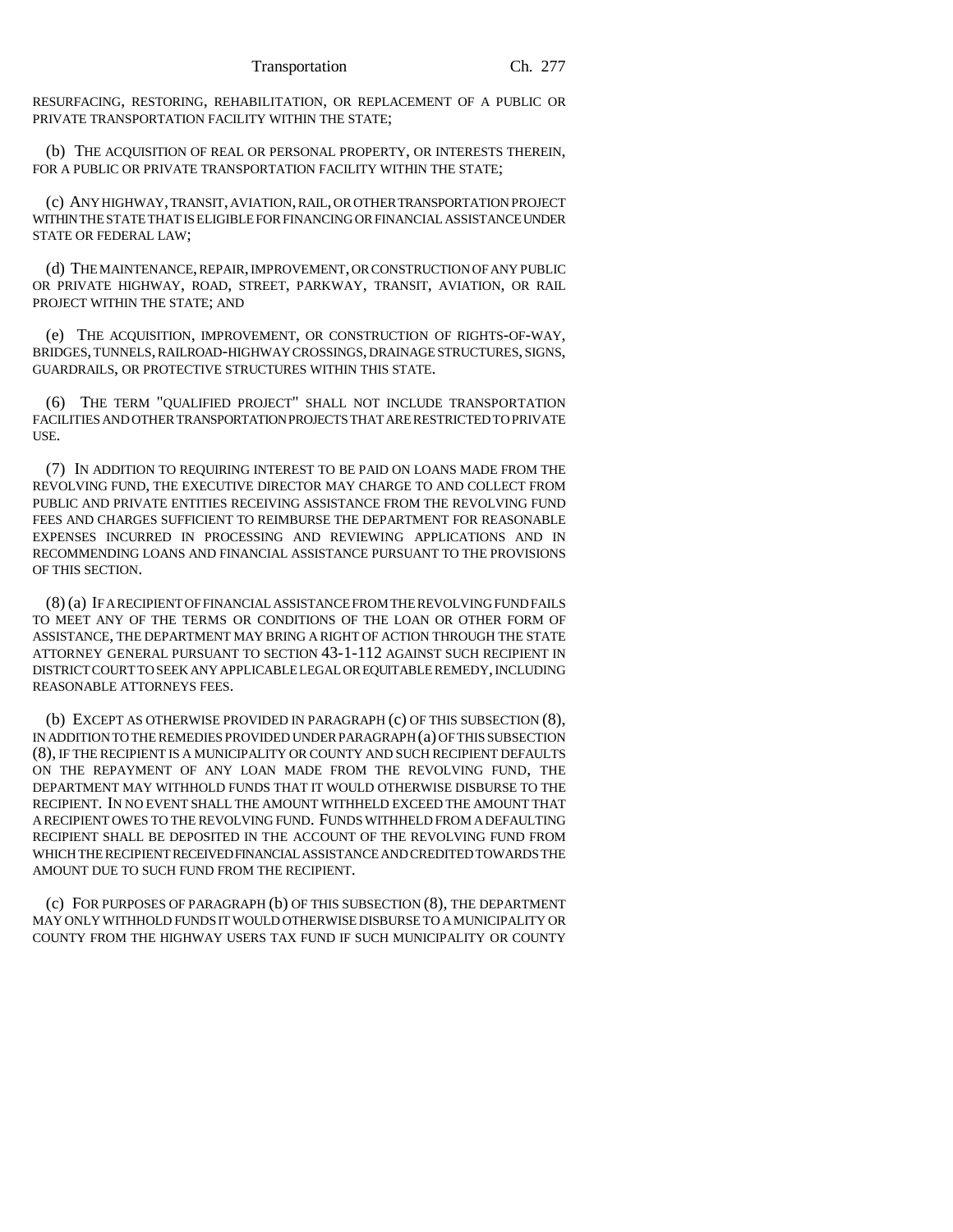### Ch. 277 Transportation

DEFAULTS ON THE REPAYMENT OF A LOAN MADE FROM THE REVOLVING FUND FOR THE CONSTRUCTION, MAINTENANCE, OR SUPERVISION OF A PUBLIC HIGHWAY IN THIS STATE.

**SECTION 21.** 42-2-114, Colorado Revised Statutes, is amended BY THE ADDITION OF A NEW SUBSECTION to read:

**42-2-114. License issued - fees.** (2.5) THE DEPARTMENT SHALL CHARGE A FEE FOR ISSUING ANY PROBATIONARY LICENSE. SUCH FEE SHALL BE SET BY RULE BY THE DEPARTMENT.

**SECTION 22.** 42-4-1407, Colorado Revised Statutes, is amended to read:

**42-4-1407. Spilling loads on highways prohibited.** (1) No vehicle shall be driven or moved on any highway unless such vehicle is constructed or loaded or the load thereof securely covered to prevent any of its load from dropping, sifting, leaking, or otherwise escaping therefrom; except that sand may be dropped for the purpose of securing traction or water or other substance may be sprinkled on a roadway in cleaning or maintaining such roadway. Any person who violates any provision of this section commits a class B traffic infraction.

(2) (a) NO VEHICLE SHALL BE DRIVEN OR MOVED ON ANY HIGHWAY FOR A DISTANCE OF MORE THAN TWO MILES IF THE VEHICLE IS TRANSPORTING AGGREGATE MATERIAL, UNLESS THE VEHICLE IS EQUIPPED WITH REAR FLAPS THAT PROVIDE SUFFICIENT PROTECTION AGAINST SUCH AGGREGATE MATERIAL FROM SPRAYING ON OTHER VEHICLES.

(b) NOTHING IN THIS SUBSECTION (2) SHALL APPLY TO SAND DROPPED FOR THE PURPOSE OF SECURING TRACTION OR WATER OR OTHER SUBSTANCES THAT MAY BE SPRINKLED ON A ROADWAY IN CLEANING OR MAINTAINING SUCH ROADWAY.

(c) FOR THE PURPOSES OF THIS SUBSECTION (2), "AGGREGATE MATERIAL" MEANS ANY ROCK, CLAY, SILTS, GRAVEL, LIMESTONE, DIMENSION STONE, MARBLE, AND SHALE.

**SECTION 23.** 42-2-119 (1), Colorado Revised Statutes, is amended to read:

**42-2-119. Notices - change of address or name.** (1) (a) Whenever any person, after applying for or receiving a driver's license or motor registration number, moves from the address named in such application or in the license or registration issued to such person or when the name of the licensee is changed by marriage or otherwise, such person shall within ten days thereafter notify the department in writing of such person's old and new address, or of such former and new name, and the number of any license or registration held by such person.

(b) IF A MOTOR VEHICLE IS NEWLY REGISTERED ON OR AFTER JULY 1, 1999, AND THE PRIMARY BODY COLOR OF THE MOTOR VEHICLE IS SUBSEQUENTLY CHANGED FROM THE PRIMARY BODY COLOR THAT IS IDENTIFIED IN THE APPLICATION FOR REGISTRATION FOR THE MOTOR VEHICLE, THE OWNER OF THE MOTOR VEHICLE SHALL NOTIFY THE DEPARTMENT IN WRITING WITHIN THIRTY DAYS AFTER THE COLOR OF SUCH MOTOR VEHICLE IS CHANGED REGARDING THE NEW PRIMARY BODY COLOR OF